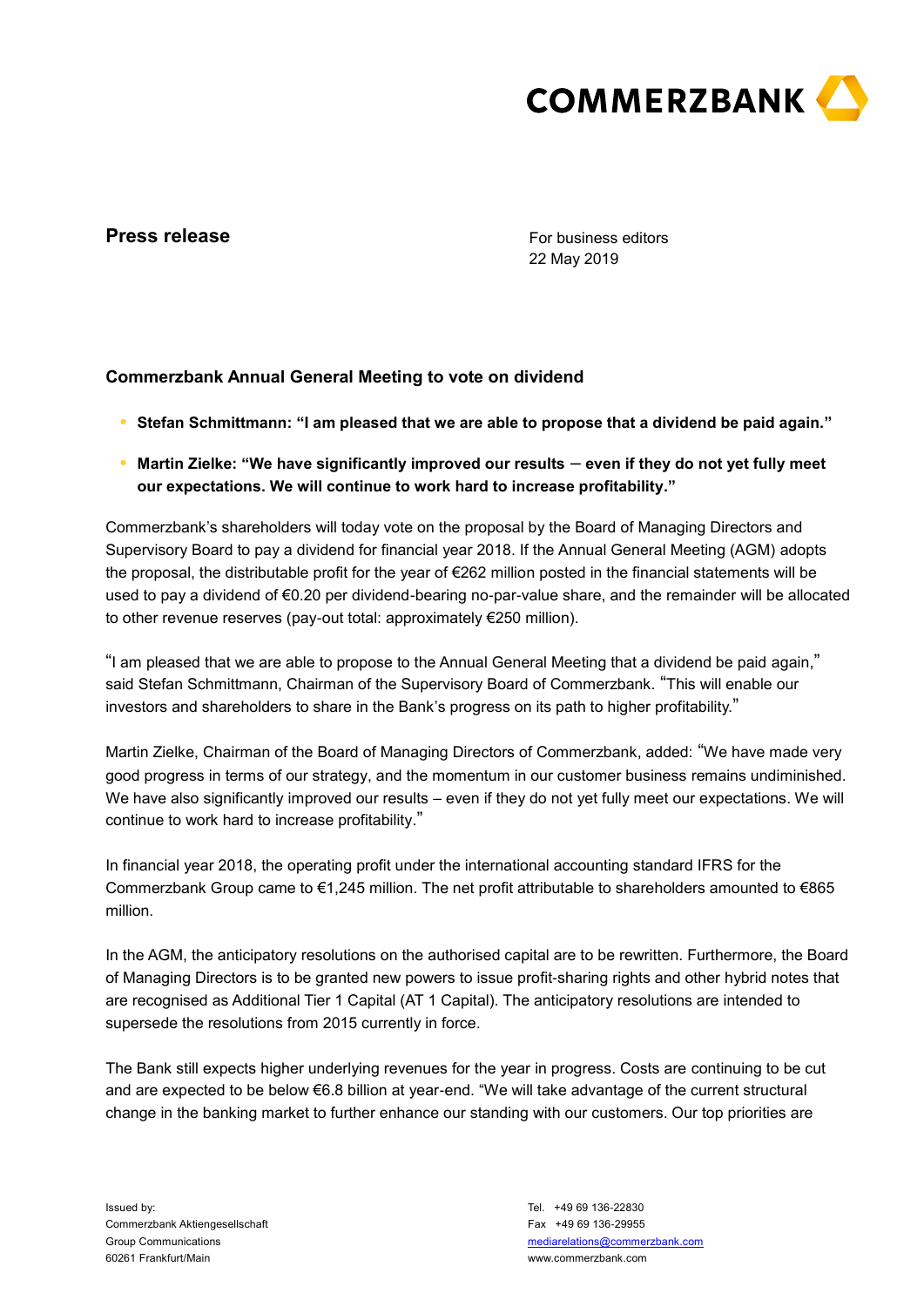

Page 2 |

growth and speed. With Campus 2.0, we will improve our time to market for new products and services and increase our efficiency," said Zielke.

Commerzbank also already announced on publication of its results for financial year 2018 that it is aiming to pay a dividend for financial year 2019 as well. The pay-out ratio is expected to be on a level comparable to 2018.

The agenda can be found at [www.commerzbank.com/agm,](http://www.commerzbank.com/agm) along with other AGM-related documents and a link to the speech of the Chairman of the Board of Managing Directors. The Twitter hashtag for the AGM is #CobaHV.

\*\*\*\*\*

### **Press contact**

| Margarita Thiel | +49 69 136-46646 |
|-----------------|------------------|
| Erik Nebel      | +49 69 136-44986 |
| Maurice Farrouh | +49 69 136-21947 |

\*\*\*\*\*

#### **About Commerzbank**

Commerzbank is a leading international commercial bank with branches and offices in almost 50 countries. In the two business segments Private and Small-Business Customers and Corporate Clients, the Bank offers a comprehensive portfolio of financial services which is precisely aligned to its clients' needs. Commerzbank finances approximately 30% of Germany's foreign trade and is the leading finance provider for corporate clients in Germany. Due to its in-depth sector know-how in the German economy, the Bank is a leading provider of capital market products. Its subsidiaries Comdirect in Germany and mBank in Poland are two of the world's most innovative online banks. With approximately 1,000 branches, Commerzbank has one of the densest branch networks among German private banks. In total, Commerzbank serves more than 18 million private and small business customers, as well as more than 70,000 corporate clients, multinationals, financial service providers, and institutional clients worldwide. In 2018, it generated gross revenues of €8.6 billion with approximately 49,000 employees.

\*\*\*\*\*

#### **Disclaimer**

This release contains forward-looking statements. Forward-looking statements are statements that are not historical facts. In this release, these statements concern inter alia the expected future business of Commerzbank, efficiency

Issued by: Commerzbank Aktiengesellschaft Group Communications 60261 Frankfurt/Main

Tel. +49 69 136-22830 Fax +49 69 136-29955 [mediarelations@commerzbank.com](mailto:mediarelations@commerzbank.com) www.commerzbank.com